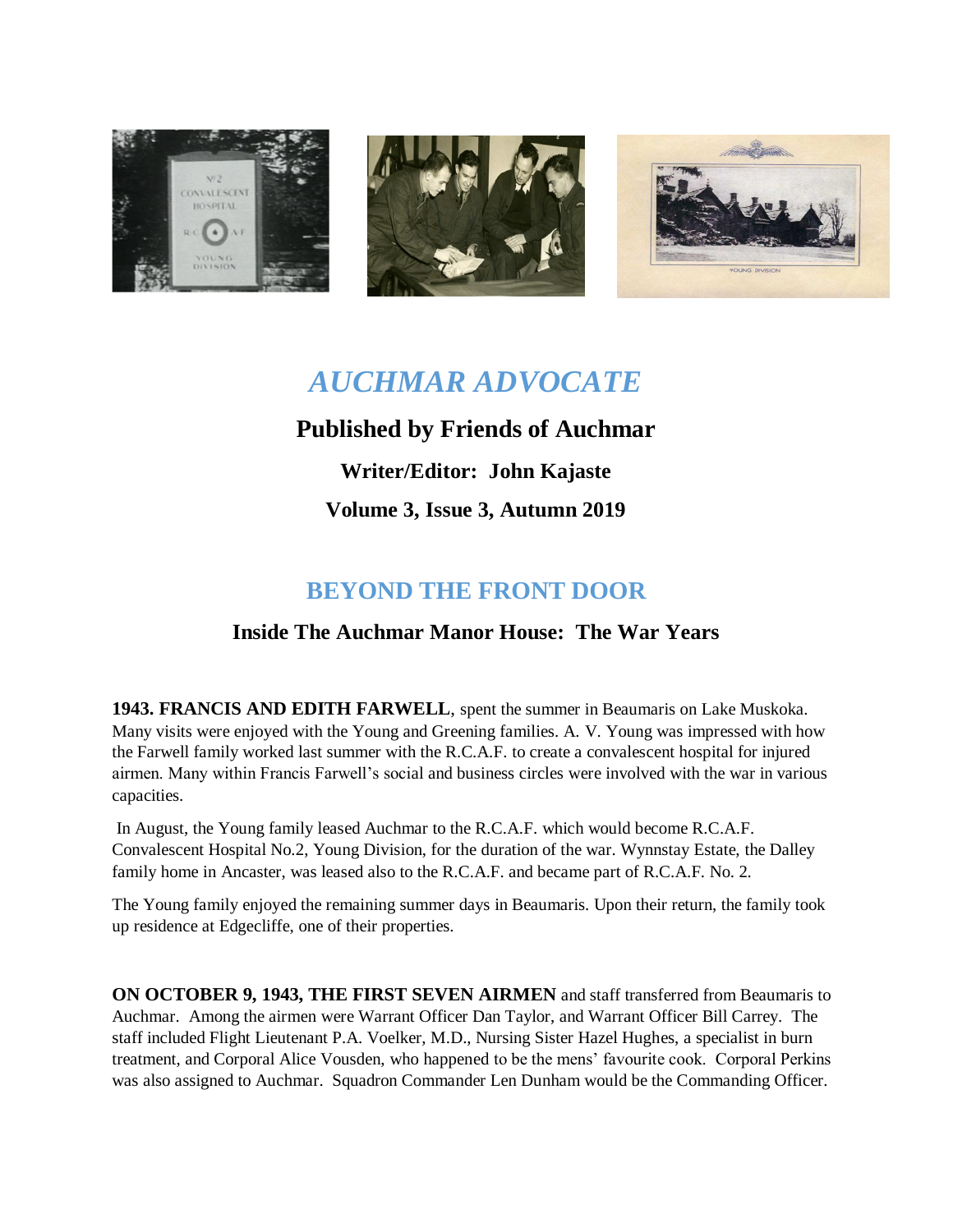After settling into their quarters, it was time to get on developing the physical exercises, individuals' therapies, and adding leisure activities.

The conventional wisdom prior to WWII was that convalescence was focused upon bed rest. Certainly, the airmen required rest. Dr. Voelker was aware that each man in his own way, needed to be challenged



and not only challenged through the tiresome drudgery of daily exercises such as calisthenics, but, the painful stretching and exercising of burned fingers and hands to maintain mobility.

Dr. Voelker, in a prescient moment, documented on film throughout 1943-1944, the life of the airmen to educate others across the Dominion about the effectiveness of these individual therapies. There are images of men with badly burned hands stretching and flexing, dipping their hands into a wax bath and toning their muscles.

There were chores to be done which strengthened both body and mind. The airmen cut down dead trees

and piled up wood to feed the fireplaces of Auchmar. They jogged on the grounds. They competed for the best score on a nine hole golf course which was on the grounds. Overall, they spent two Christmases together. Dr. Voelker put a Christmas tree complete with lights on the second floor balcony at least once, maybe twice.



The men created an in house newsletter, The Auchmar Tonic. The issue dated April 29, 1944, describes how



they built and planted a Victory Garden. Images survived of the airmen bowling, curling, cycling and cross country skiing. The men made use of the extensive collection of books in the library at Auchmar. They would listen to classical music on the record player while relaxing (possibly remarking on how fortunate they were). Smoking was permitted. Drinking alcohol was not.

Photographs have survived from this time. Like all photographs, some found frames and stories were told about them while other were placed in luggage trunks, hat boxes and shoe boxes. All that survived are family heirlooms.

Life at Auchmar was not just the day in day out routines. The people of Hamilton visited. Photographs long forgotten about, show the airmen receiving haircuts from Ralph the Barber (last name unknown) at Auchmar.

Saturday evening dances were held. The airmen enjoyed the Joe Charles Band and the music of the day. June Cooper, who was a teenager at the time, would visit on dance nights. Perhaps she danced with the men but she took the time to help them write letters home to family.

June 6, 1944 witnessed the Allied Invasion of Normandy. At home, the airmen continued to recover.

By September 1945, with the war over, the R.C.A.F. started to close up the convalescent hospitals, repair the buildings to a certain degree, and transfer the airmen, prior to returning the estates to their owners.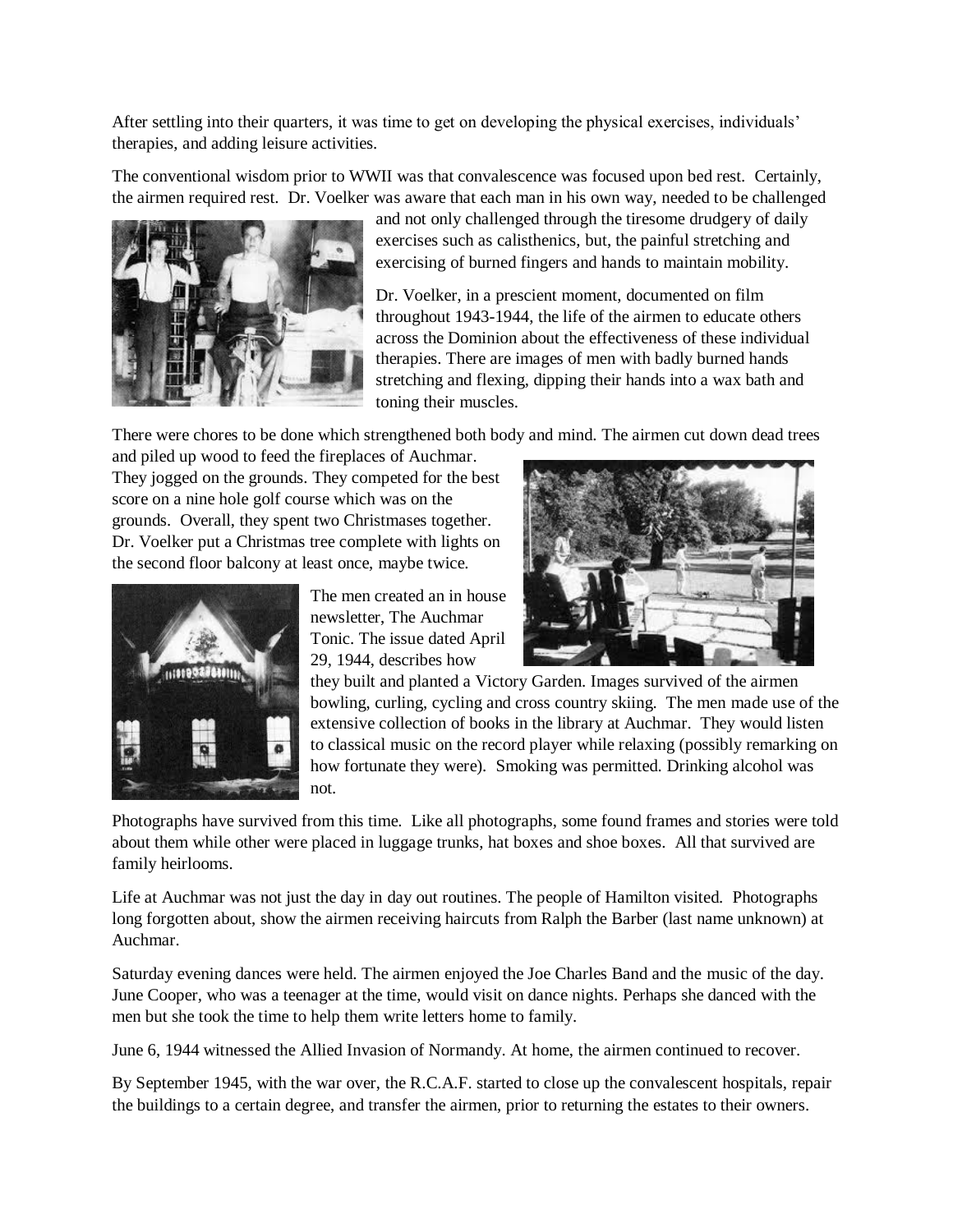### **DISCOVERY**

The Hamilton Mountain Heritage Society had decided to publish a pictorial history of the Hamilton Mountain. Photographs, memorabilia, and anecdotes were collected and gathered from many sources and individuals. The publication was well received and two of the photographs used belonged to Mrs. Viva Voelker of Waterloo.

Doug Embleton, who had grown up on Auchmar Estate, returned the photographs to Mrs. Voelker. During the course of their visit, Mrs. Voelker asked Doug if the society would be interested in three rolls of film shot by her husband in 1943. Doug agreed to take the film.



The film was brought back to Hamilton. It was decided to transfer the old films onto a stable format and a copy was produced. Members of the society watched as the silent movies, 29 minutes in length, played out. They had found the proverbial "Gold Mine."

The society decided that a commentary and musical score should be added. The films also required synchronizing to ensure that the story flowed evenly. With the guidance, assistance and efforts of many talented individuals, working in collaboration with the society, **Auchmar. The War Years** was created.

Auchmar: The War Years is available from the Hamilton Mountain Heritage Society.

There was an underlying unanswered question when viewing the film; why were the hands burned most often?

George Hall, a former Spitfire pilot explained to Stewart Leslie. When the plane is hit, the pilot had to remove his gloves to undo the hasps, so that the canopy would get blown away.

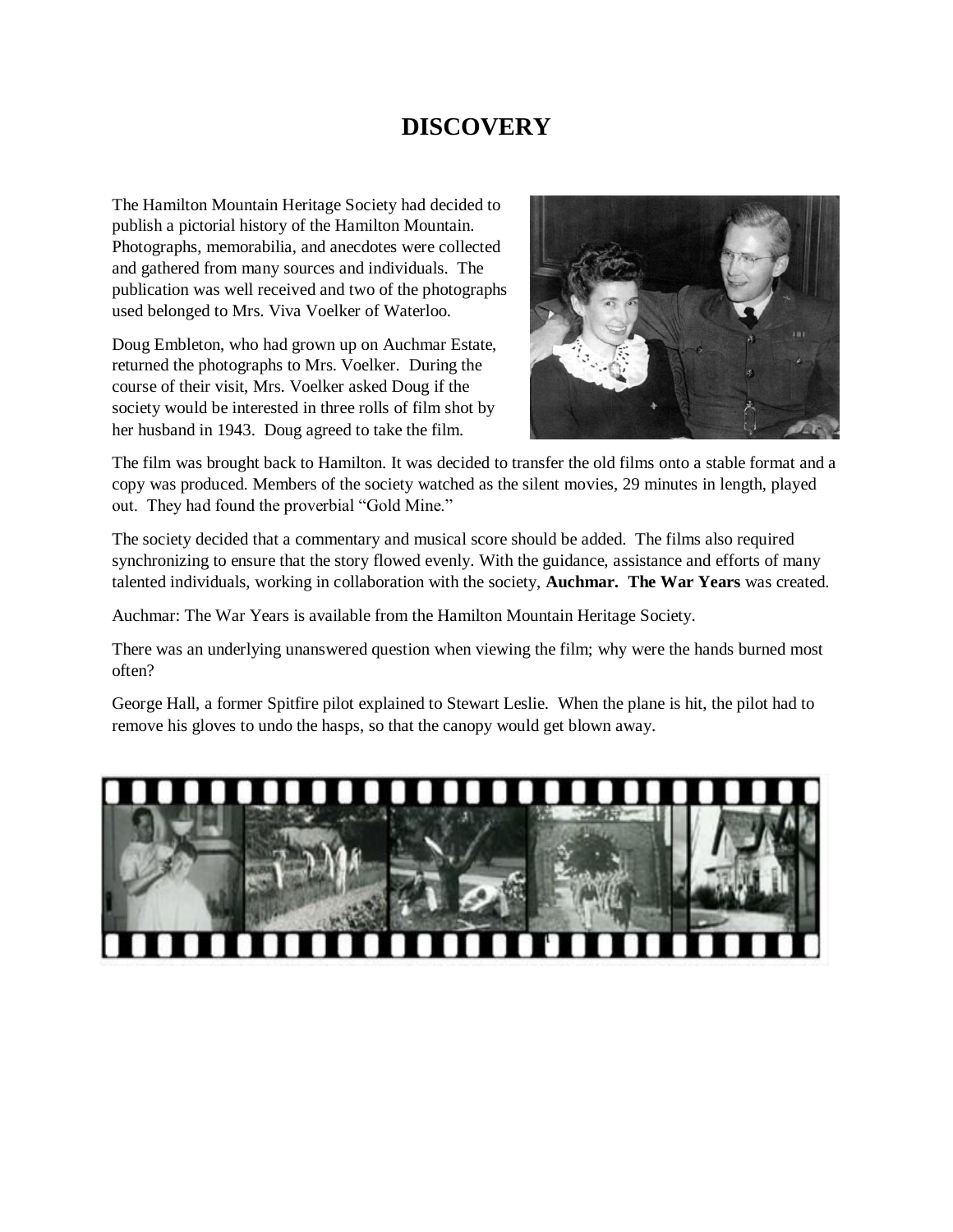# **THE PHOTO GALLERY Dedicated to the Airmen and R.C.A.F. No. 2**





**(1) (2)**



**(3)**





 **(4) (5)**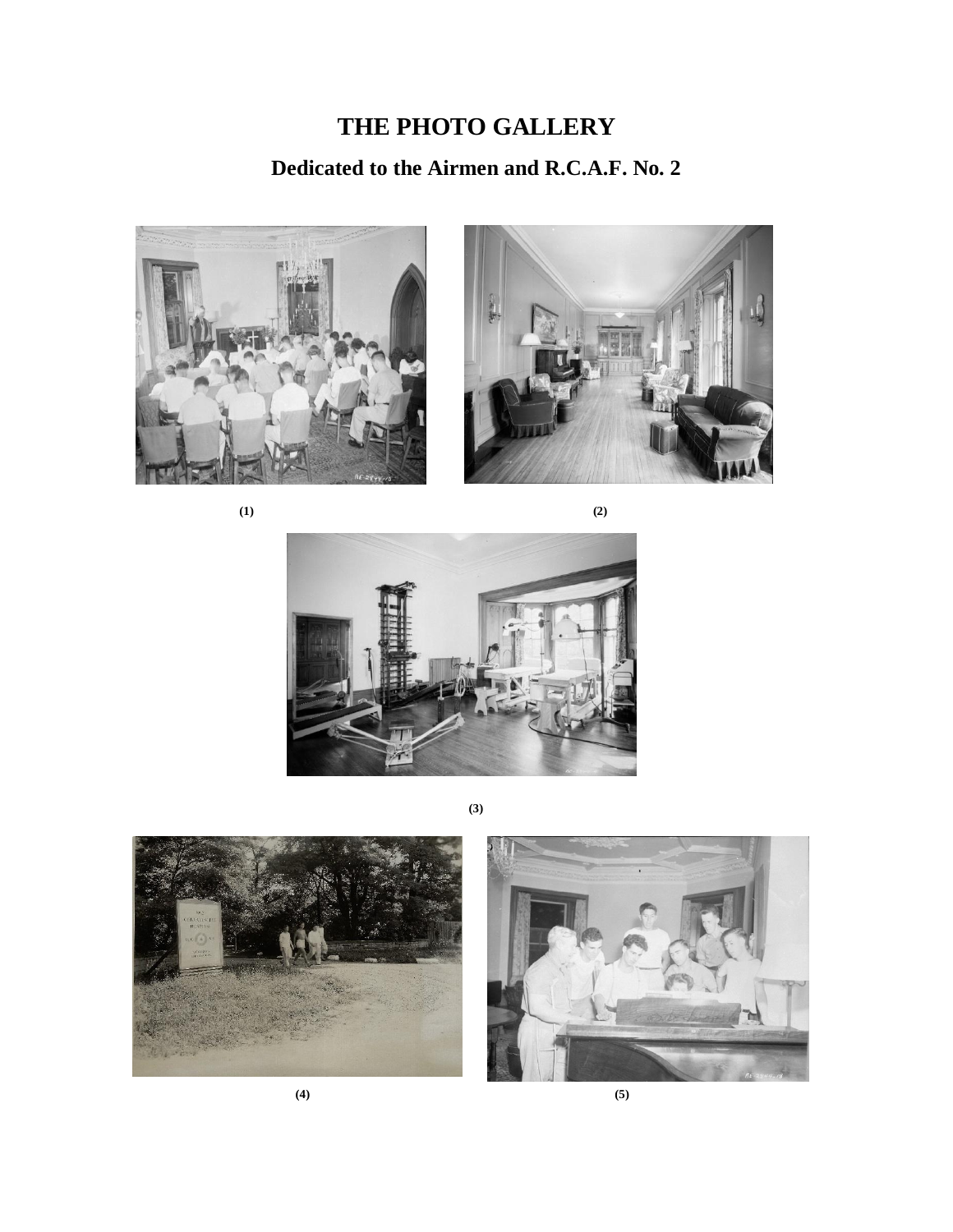### **AUCHMAR – THE WAR YEARS**

#### **An Evening at The Westdale**

**IN REMEMBRANCE OF THE AIRMEN** who served in the R.C.A.F. during World War II, and to highlight part of Auchmar Estate's military history, The Friends of Auchmar presented Auchmar- The War Years.

Over 300 people gathered at the The Westdale for the event which featured as its centrepiece, the film Auchmar-The War Story. This film was compiled from the home movies Dr. Philip Voelker made about R.C.A.F. No. 2., by the Hamilton Mountain Heritage Society.

A panel discussion with Doug Embleton, Jon Soyka, and Bill Carey Jr., who had direct involvement with the film from various perspectives was moderated by Bob Cowan of CHCH Television.

A brief vignette of Reunion of Giants, the film produced by the



The audience, through door prize draws, had the opportunity to attend a screening of Reunion of Giants and to attend the Canadian Warplane Heritage Museum.

Mark McNeil and Les Brown played the original song Private Riley (R.H.L.I.) to close out the evening.

The Friends of Auchmar thank all who gave of their time, donations in kind, and provided support to this an enjoyable evening.